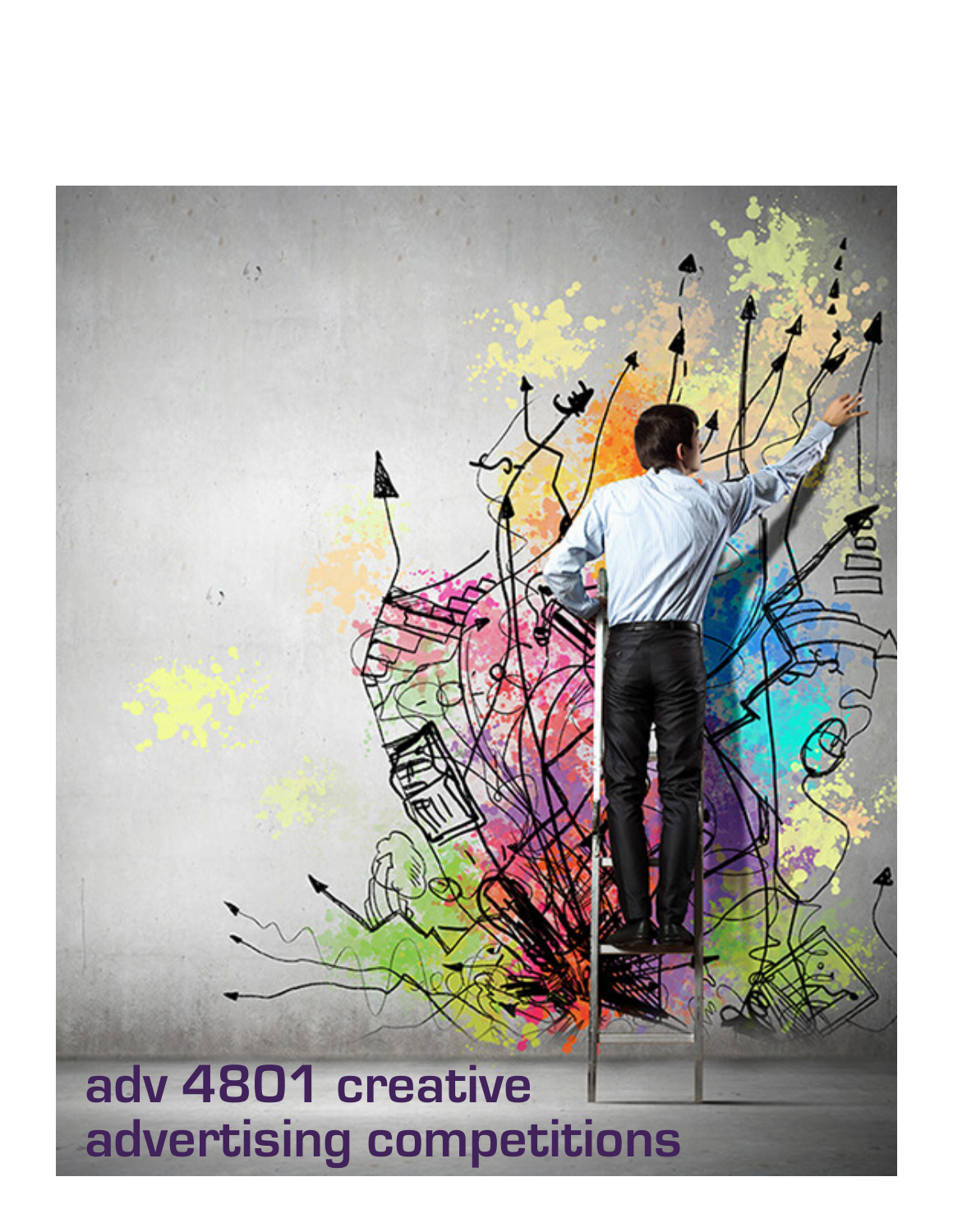```
dr. goodman • 2086 Weimer • 392-2704 • rgoodman@jou.ufl.edu
office hours: M 4-5
```
# **objective**

- to create deliverables for FOX Sports
- to hone creative skills
- to prepare a professional pitch for a client and/or create a professional presentation package

this course is meant to inspire creativity and work more like a studio portfolio class than a typical lecture course.

there is no textbook for this course.

# **evaluation**

| peer evaluation                       | 10%         |
|---------------------------------------|-------------|
| research                              | 10%         |
| mid-term check in                     | 10%         |
| rough drafts                          | 20%         |
| final presentation                    | 20%         |
| deliverables to client or competition |             |
| (final project)                       | 20%         |
| attendance (at meetings/class)        |             |
| and professionalism                   | $1\Omega\%$ |

attitude, effort, being late, etc. can either increase or decrease your grade. keep in mind the client's impression of your work will weigh heavily on your final grade. you must attend meetings with the client (unless excused ahead of time by me).

# **grade scale**

- A 100-94Outstanding work. Unexpected, well crafted, on time.
- A- 90-93 Very good work. Not exactly the most creative idea though. Well-crafted and on time.
- B+ 87-89 Very good. Well-crafted and on time. Maybe a minor flaw. Not a totally creative idea.
- B 83-86 Good work. Seldom unique, but well-crafted and on time.

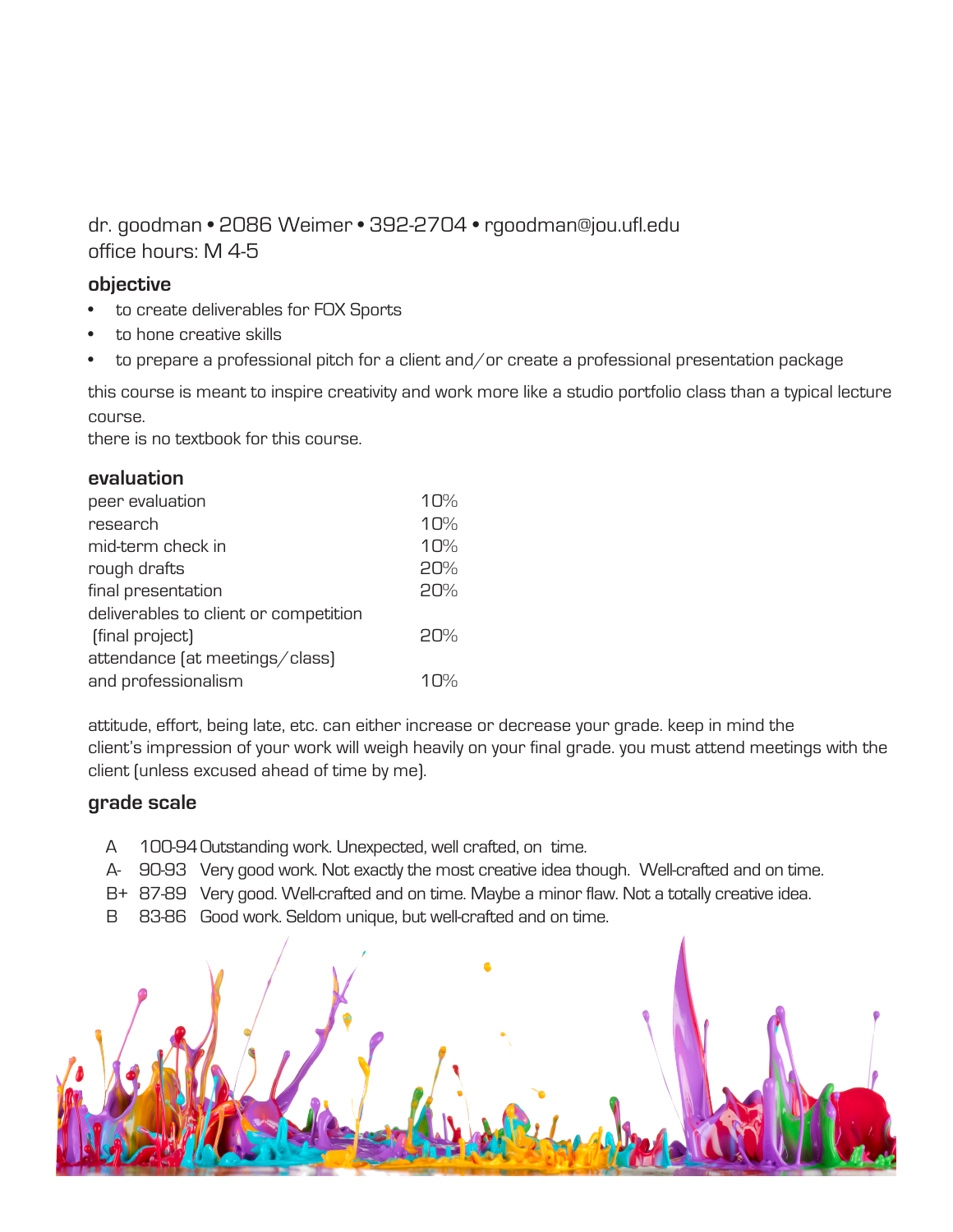- B- 80-82 OK work. Not unique. Many problems but some promise.
- C+ 77-79 Expected executions; craftsmanship problems; other flaws
- C 73-76 Expected executions; lapses in craftsmanship, flawed
- C- 70-72 Expected executions; lapses in craftsmanship and major flaws
- D+ 67-69 Major flaws, with some redeeming characteristic. On time.
- D 63-66 Little effort. No idea. Poor writing. Messy. On time.
- D- 60-62 Little effort. No idea. Poor writing. Messy. On time.
- F 0-59 No effort. Late. Didn't follow assignment or instructions.

additional information of the UF grading policy may be found at:

https://catalog.ufl.edu/ugrad/current/regulations/info/grades.aspx

the nature of this project for this class may be confidential and the information proprietary (instructor will tell you if this is the case). If it is confidential information, it should not be discussed by any of you outside of class or on social media. Any needs to use outside resources that might require disclosing any components of this class project must be discussed with me prior to proceeding. Breaching confidentiality results in loss of a full letter grade on final course grade.

### **course expectations**

- No late work. Deadlines are not negotiable.
- Since you should be thinking of yourselves as working in a team, you need to be respectful to each other.
- That goes for being respectful to me as well. If the course moves to face-to-face during the semester, phones, computers etc. are turned off.
- And since you're in a team, you need to show up for class and team meetings **on time**.
- You need to do your share of the work. You will be evaluated by your peers during the semester (please see evaluations section below)
- The majority of your work is done outside of the class and regular class meetings. So you will most likely need to make adjustments to your work schedule or other obligations.

### **peer evaluation**

at mid-term and the end of the semester, you will be evaluated by your teammates using the following items: quality and quantity of work, participation in team meetings, contribution of useful ideas, willingness to help others and/or do difficult tasks, respectful of others, and dependability. quality/quantity, contribution, and willingness count for double (i.e., more weight). the mid-point review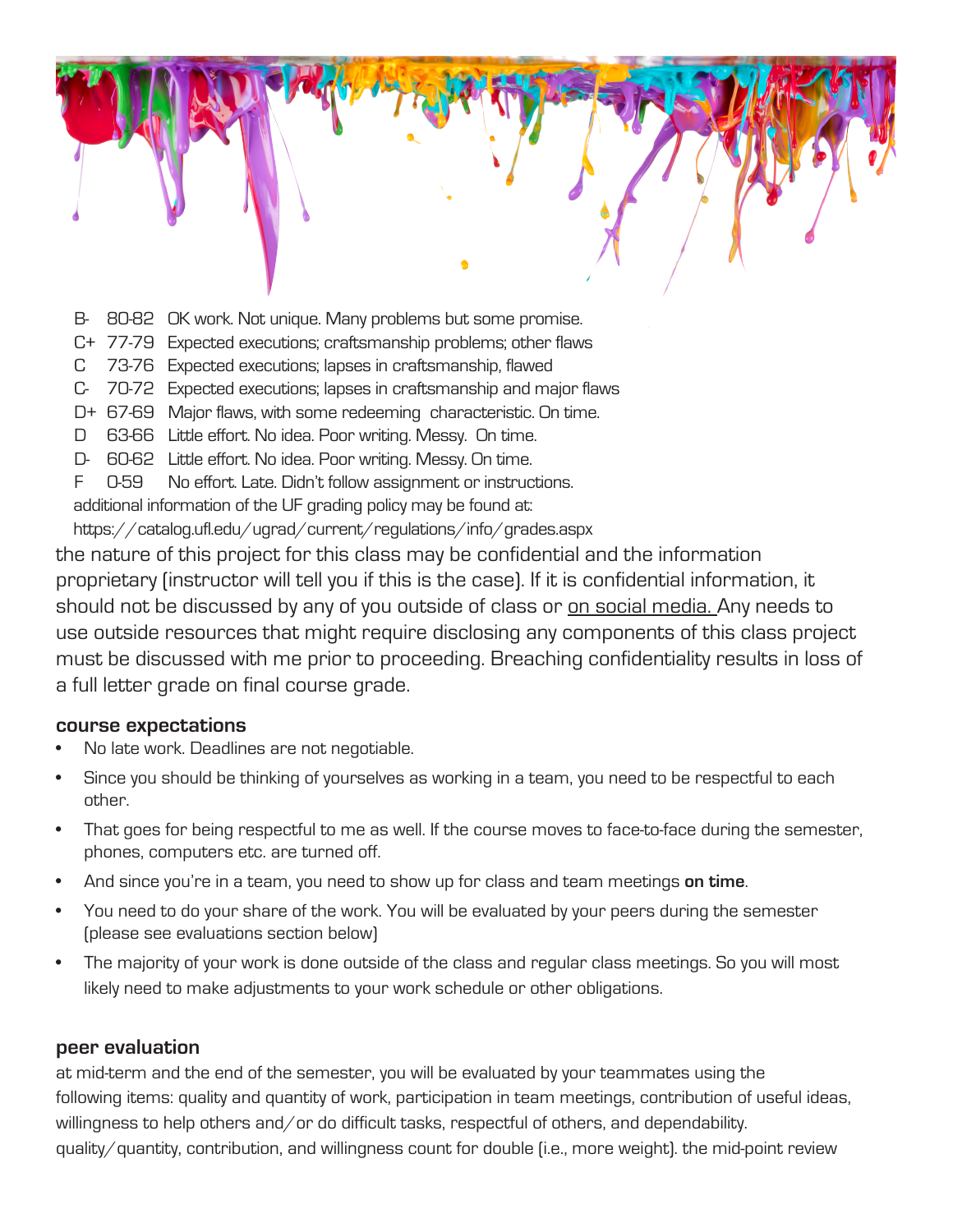

serves as a "heads up" and does not count (beyond filling it out). if you fail to fill out a review, I will take 1% off your final grade for each evaluation you do not complete ON TIME.

Why do peer evaluations? Because you know more than I do about the relative contributions of each agency member. Because this kind of evaluation ensures that hard work is recognized and that slacking is too. Because that's how it works in the real world.

When evaluating your peers, make sure to take your time. Don't wait until the last minute. Think through their contribution thoroughly. Once an evaluation is done, it is done. Do not use an evluation to punish or reward members for their work earlier in the course. A nice evaluation does not inspire someone to work harder, so be honest and fair if someone isn't pulling their weight. Do not "punish" people with whom you do not get along with or disagree with. That is not fair. Evaluations are about the work, not the person. Finally, be specific and offer practical advice for improvement. For example, don't say John was irresponsible." Say "John missed multiple team meetings without texting that he wouldn't be there and was late on three deadlines."

You also have responsibilities as the person being evaluated.

- Evaluations are anonymous. I protect your anonymity, and I expect you to show your teammates the same courtesy. Never try to figure out who might have given a particular evaluation or discuss with your teammates. Do not confront others. This is inappropriate and unprofessional behavior.
- You may not negotiate, arrange or influence others' evaluations. This is a breach of academic honesty and is equivalent to cheating on an exam. Thus, the consequences are the same as cheating.
- Everybody gets evaluated in life, including me every year. It can be painful. It can seem unfair. You may feel that your teammates did not understand or appreciate your contribution. Remember the burden is on you to let them know what you did, not on them to find out. If you did not like your evaluation, try and learn from it and improve. This is the professional and sensible way to deal with disappointment. Less professional ways are lashing out, withdrawing from the team, bad mouthing your team, etc. Before you resort to these, think about if you had been the one to give the disappointing review to a colleague or an employee. I would guess that you would want them to embrace the feedback and use it to improve. Remember that these evaluations are not about you as a person. They on reflect your work and work can always improve. Critique is a part of the ad business and helps you grow.

# **rough drafts**

at several points during the semester, I will ask for rough drafts (checkpoints) of your work, which you will bring to your team's meeting with me. these drafts must be complete and not just "here's the general idea." if it looks like you threw it together at the last minute, you will not receive credit for it. if it is not complete, I will deduct 1% off your final grade.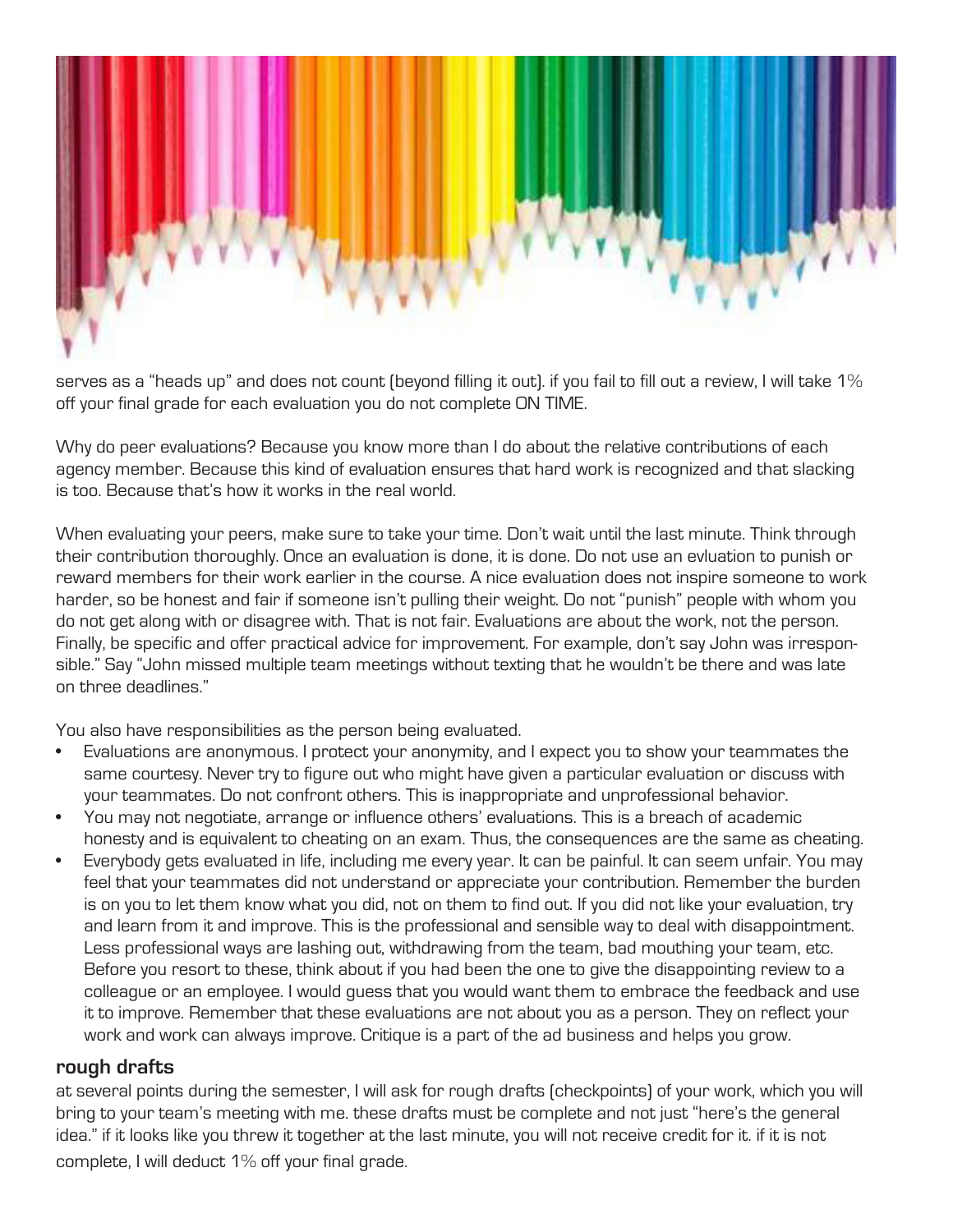# **attendance/team meetings**

think of this course as a job. you are working for a client (FOX Sports) and a boss (me). treat this class like you would a job. you must attend class. most of the semester will be team meetings with me. missing a meeting for an unexcused reason (so you need a doctor's note, funeral notice, etc. to be excused--see University Policy) results in loss of 1/2 letter grade for each occurence. you **are required** to attend all team and client meetings. keep in mind team meetings will be weekly at the same time, so don't blow them off and schedule something else during that time. sometimes students think these are optional because of the laid back nature of the class. they're not. also keep the assigned course times open for client meetings. finally, there has been issues in the past with attendance at the mock presentation in particular. you must attend this unless you are ill or have to go to court or you will lose 5% of your final grade. do not go on a trip during this time. it is vital to your group, and no, i am not going to reschedule it around your "needs."

requirements for class attendance and make-up exams, assignments, and other work in this course are consistent with university policies that can be found at: https://catalog.ufl.edu/ugrad/current/regulations/ info/attendance.aspx.

# **final project**

you will prepare polished, professional deliverables for the client using your creative concept. this will be done as a "book" just like in advertising campaigns. a more detailed specification will be handed out in class during the first two weeks.

### **final presentation**

you will be either making a professional presentation to the client or creating a presentation to submit to an awards competition. this presentation will take place toward the end of the semester (either March or April). if you have a live presentation, you will have a dress rehearsal with me to help you improve your presentation skills. we will talk about presenting creative at a later date.

### **students with disabilities**

students with disabilities requesting accommodations should first register with the Disability Resource Center (352-392-8565, www.dso.ufl.edu/drc/) by providing appropriate documentation. once registered, students will receive an accommodation letter which must be presented to the instructor when requesting accommodation. students with disabilities should follow this procedure as early as possible in the semester."

# **student evaluation of course**

students are expected to provide feedback on the quality of instruction in this course by

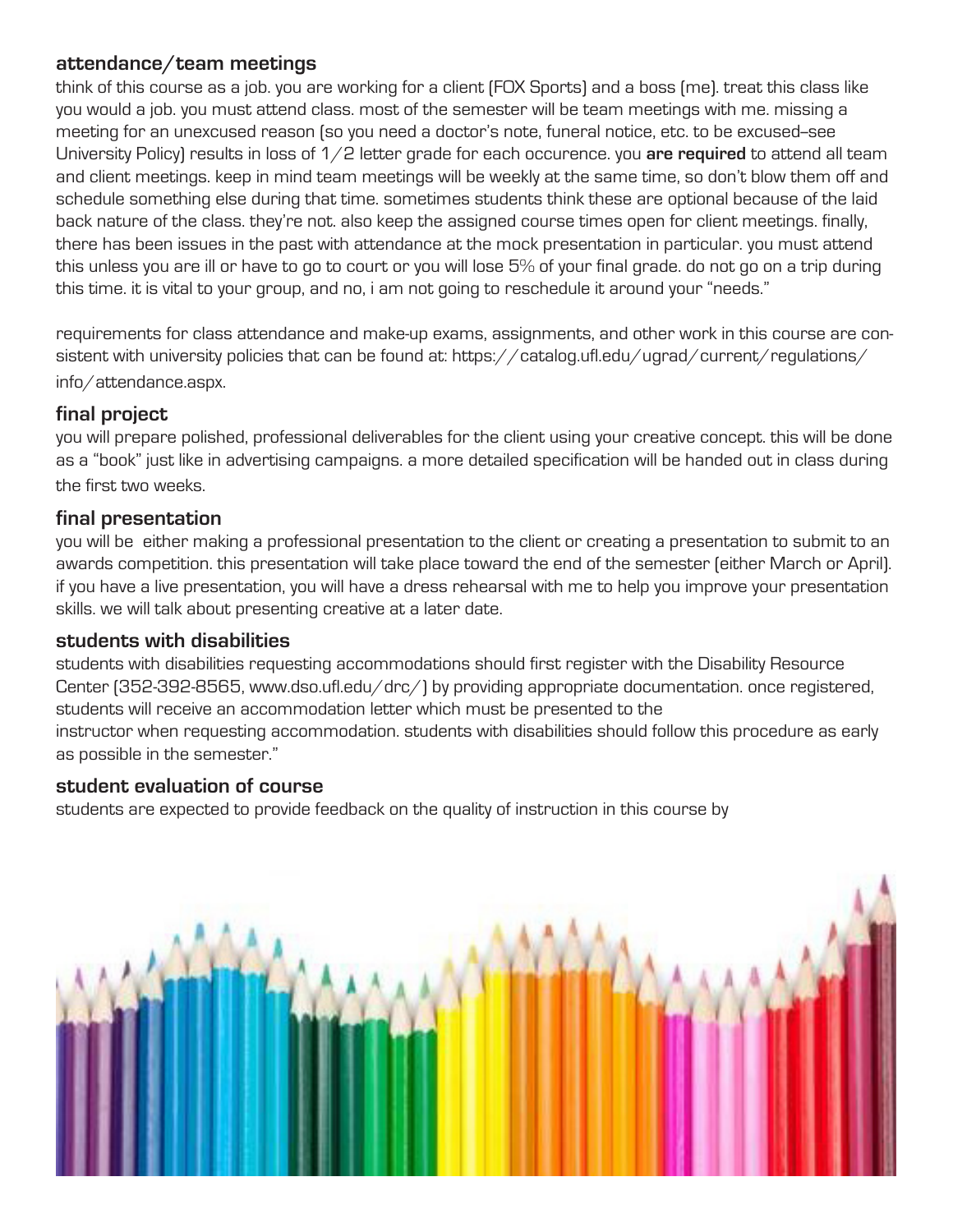completing online evaluations at https://evaluations.ufl.edu. evaluations are typically open during the last two or three weeks of the semester, but students will be given specific times when they are open. summary results of these assessments are available to students at https://evluations.ufl.edu/results/

# **Student complaint process**

Student complaint process is at: https://www.dso.ufl.edu/documents/UF\_Complaints\_policy. pdf

Class schedule follows on next page.

Syllabus is subject to change with instructor notification. There may be extra credit opportunities related to research studies.

Students are expected to provide feedback on the quality of instruction in this course by completing online evaluations at https://evaluations.ufl.edu. Evaluations are typically open during the last two or three weeks of the semester, but students will be given specific times when they are open. Summary results of these assessments are available to students at https://evaluations.ufl.edu/ results/.

# **tentative deliverables**

- 3 PSAs, :30 or :15.
- 2-3 ideas/suggestions for the best use of social media and digital (could include a digital video)
- 2-3 ideas for on-site activation
- 2 broadcast integrations (pre-game/post-game/game broadcast and FS1 studio shows)
- think about how to involve their on-air talent

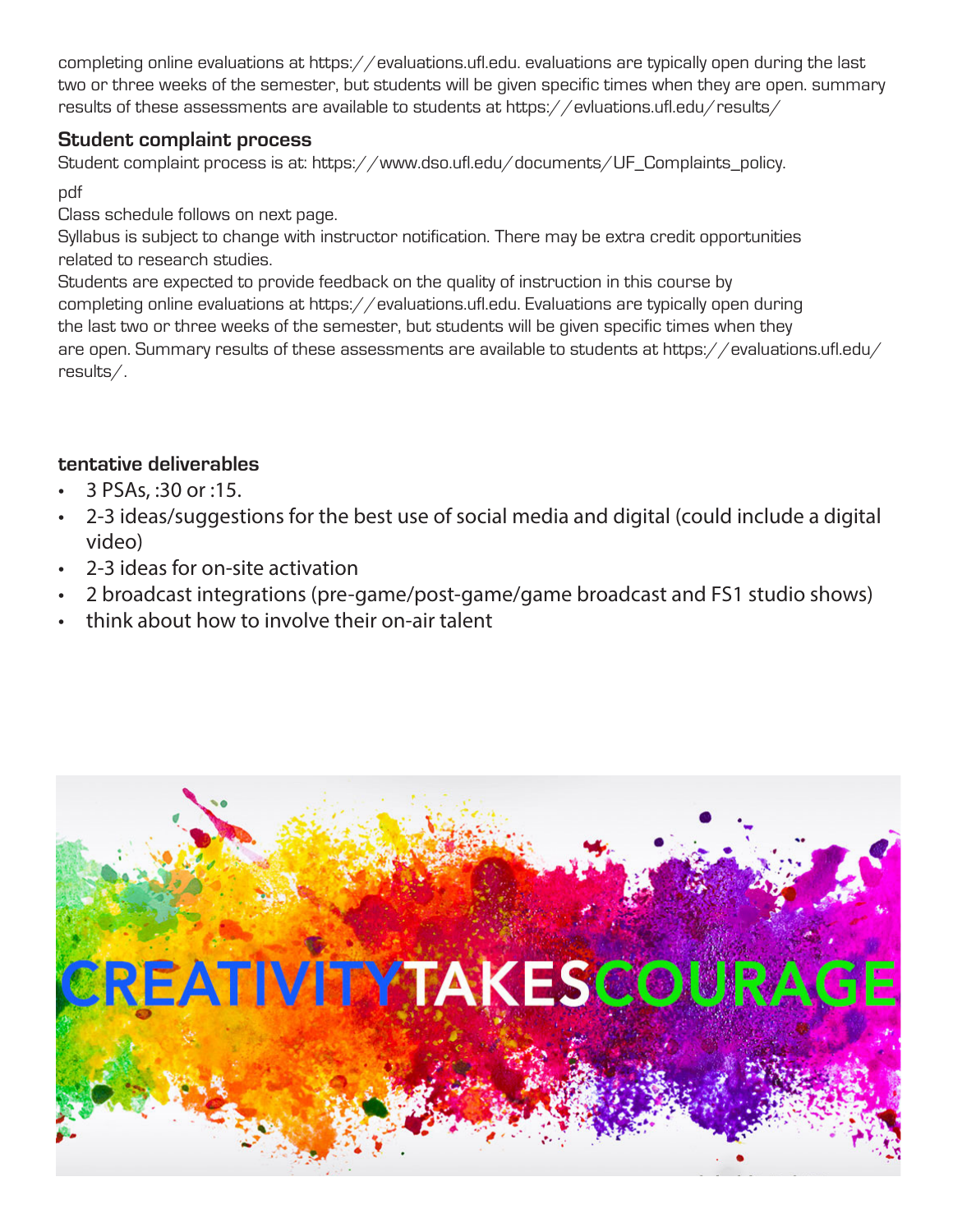

| week             | what we're doing/what's due                                                   |
|------------------|-------------------------------------------------------------------------------|
| <b>Jan 14</b>    | Speed teaming. Syllabus, class overview, brief. Start research.               |
| <b>Jan 21</b>    | Client briefing. Team member pics due on Canvas.                              |
| Jan. 28          | 6 theme ideas and 3 slogans for campaign. Research due on Canvas at           |
|                  | 12:50. Brief me on research and the insights gained (and how applied).        |
| Feb 4            | 1 TV spot due for meeting + 1 social/digital media                            |
| Feb 11           | reworked ideas, 1 new TV spot, 1 event                                        |
|                  | activation idea for meeting                                                   |
| <b>Feb 16</b>    | Upload by Noon your materials for the client check in.                        |
| Feb 18           | Likely client check in                                                        |
| Feb 25           | <b>MENTAL HEALTH DAY. No class.</b>                                           |
| Mar <sub>4</sub> | 2 broadcast integrations, 1 event activation, 1 social/digital, updated ideas |
|                  | based off of client check in. if you have massive edits/re-dos, I will have a |
|                  | different schedule for you that we will discuss after client check in.        |
|                  | <b>MIDPOINT PEER EVALS DUE AT 12:50</b>                                       |